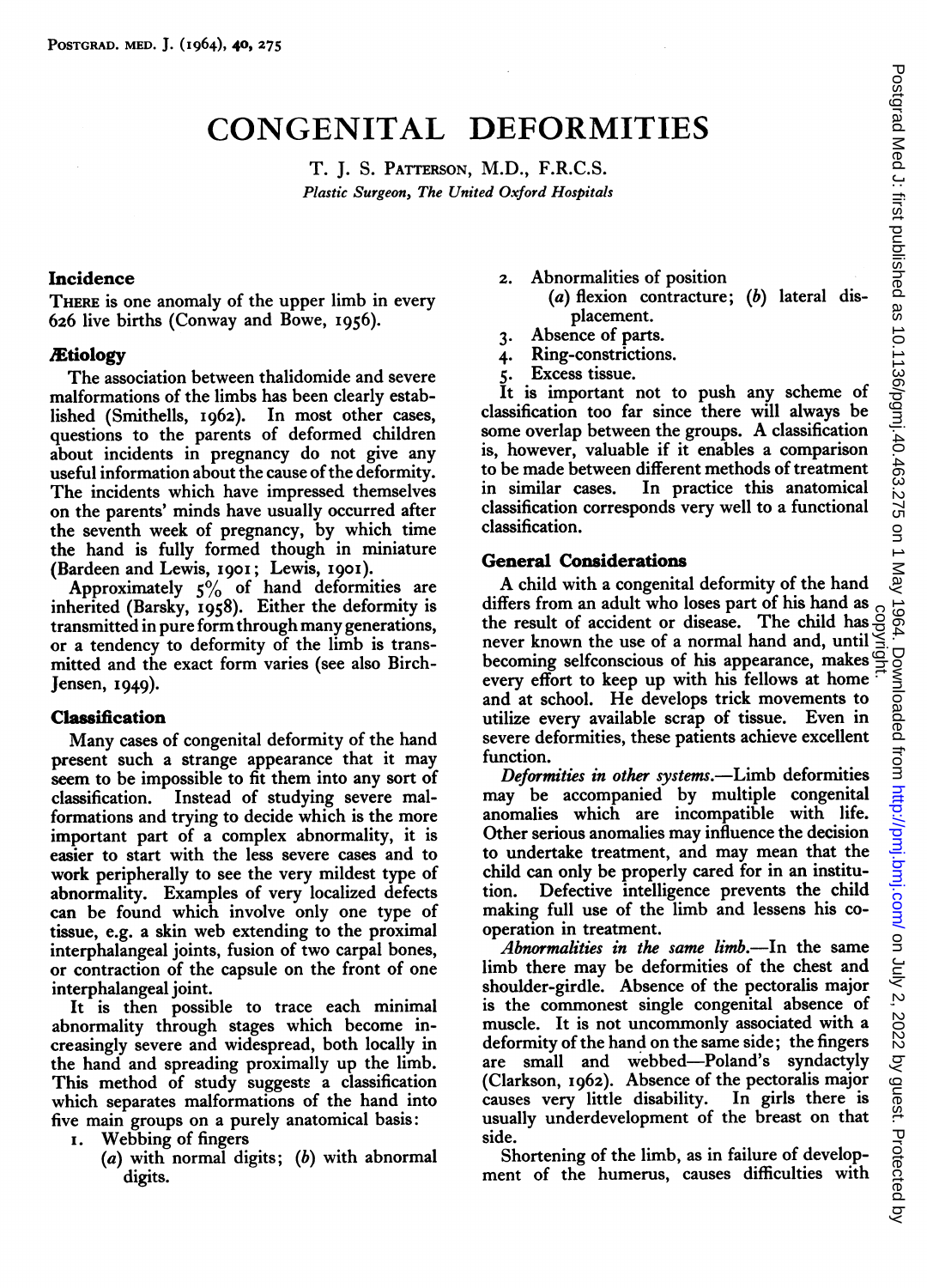personal toilet which can sometimes be overcome by the suppleness of the back.

There may be radio-ulnar synostosis. If the shoulder is normal it will compensate for this, and the disability is slight.

Local condition in the hand.-Only in the mildest cases is the abnormality confined to one tissue. The worse the deformity, the greater are the changes in the surrounding tissues or in the whole limb. Joints may be stiff and muscles and tendons rudimentary; nerves and vessels are misplaced. These abnormalities may prejudice the results of major reconstructive surgery.

The timing of surgical treatment.—Early operative treatment has been recommended for two reasons. Firstly, because unless the deformed parts are freed and put into their correct positions, there will be secondary atrophy of muscles and stiffening of joints. It seems more likely, however, that these muscle and joint abnormalities are part of the original deformity. Secondly, since the child Secondly, since the child quickly develops abnormal movements to compensate for certain types of deformity, surgical treatment should be carried out before the pattern becomes firmly established. The child, is, howwhich becomes available to him as the result of surgery. In very young children the technical difficulties of operations and post-operative splint ing are increased.

The timing in most cases will be governed by the school age of five. It is desirable that treatment shall be completed by that age and that the child's hand is then in the form that it will remain for the rest of his life.

The importance of sensation.-The importance of the hand as <sup>a</sup> sensory organ must always be borne in mind. Covering the hand with <sup>a</sup> pros thesis will interfere with this, as will reconstruction with skin flaps from a distance. required, the operation can often be planned to shift sensitive hand skin over the tactile areas, either by <sup>a</sup> local flap, or by 'filleting' <sup>a</sup> useless digit.

The place for prostheses.—Artificial arms are unsatisfactory compared with artificial legs. The urge to walk is so strong that an infant will make full use of an artificial leg and achieve excellent function (McKenzie, I957). An artificial arm is heavy and clumsy, and reduces the sensory area of the hand. The child can often only be persuaded with difficulty to keep it on, and great patience and ingenuity are required by parents and limb fitters. The prosthesis has to stand up to heavy wear and tear, and requires frequent replacement as the child grows. In spite of careful design, many patients with less severe deformities only wear their prostheses on social occasions;

the cosmetic advantage of the prosthesis is more $\%$ important than the functional. The appearance of  $\trianglelefteq$ the hand becomes increasingly important as the child grows older, and most adolescents will ask $\leq$ for some disguise for the deformity.

In some of the more severe deformities, however, <sup>a</sup> prosthesis may play an important part in treatment, and it is now felt that, in such cases, it should be fitted early to coincide with normal motor development. A light, simple limb may be worn  $\frac{1}{\sqrt{2}}$ from the age of  $5$  to 6 months to accustom the  $\frac{3}{6}$ child to it. Functional devices, such as the splithook, are introduced as the child becomes ready  $\ddot{\tilde{\phi}}$ for them, so that he is efficient in the use of the  $\vec{0}$ prosthesis long before schooldays (James and  $\rightarrow$ Lamb, I963).

The increase in the number of severe deformi- $\overline{S}$ ties due to thalidomide has stimulated research into the powered prosthesis, such as the Heidelberg  $\frac{1}{4}$ limb. The development of these prostheses will lead to modifications in the type of surgical treatment which may be needed. The aim will be to retain or to provide some piece of tissue, however small, which can be made to act as <sup>a</sup> lever controlling the switch of <sup>a</sup> powered mechanism.

*The appearance of the hand.—*In the treatment of  $\leq$ deformities of the hand restoration of function takes first place. But the problem of the appearance takes inst place. But the problem of the appearance<br>of the hand becomes increasingly important as the<br>child grows older. In reviewing a large number of child grows older. In reviewing a large number  $\mathbf{\hat{a}}$ these cases it has been surprising to find how widespread is the psychological disturbance in  $\leq$ adolescence caused by the deformity, and what  $\overline{S}$ adverse effects this has on the use of the hand and  $\frac{2}{5}$ the response to treatment (Patterson, 1959). For  $\tilde{\circ}$ this reason the appearance of a prosthesis is of the  $\overline{5}$ greatest importance. Girls will not wear a split- $\exists$ hook, preferring the more natural looking 'dress' hand, in spite of the limitations on function which this imposes. Postgrad Med J: first published as 10.1136/pgmj.40.463.275 on 1 May 1964. Downloaded from <http://pmj.bmj.com/> on July 2, 2022 by guest. Protected by

The reaction of <sup>a</sup> child to his deformity is largely determined by the attitude of his family. It is important that parents should be given advice at the earliest possible stage. They should be  $\frac{8}{3}$ persuaded not to try to conceal the deformity and not to do things for the child when he is clumsy or slow. It is important that he should not be  $\subseteq$ treated differently from other children. Normal independence is best developed by allowing him to make his own way among <sup>a</sup> large family or at school. Most of these children are quite capable of keeping up with their contemporaries at a normal  $\mathcal{F}$ school, and it is most important that they should be enabled to do so. Jest.

## Webbing of Fingers (Syndactyly)

This is probably the commonest single ab-**Webbing of Fingers (Syndactyly)**<br>This is probably the commonest single ab- $\frac{1}{100}$ <br>normality and is often found in combination with  $\frac{1}{100}$ 

ङ्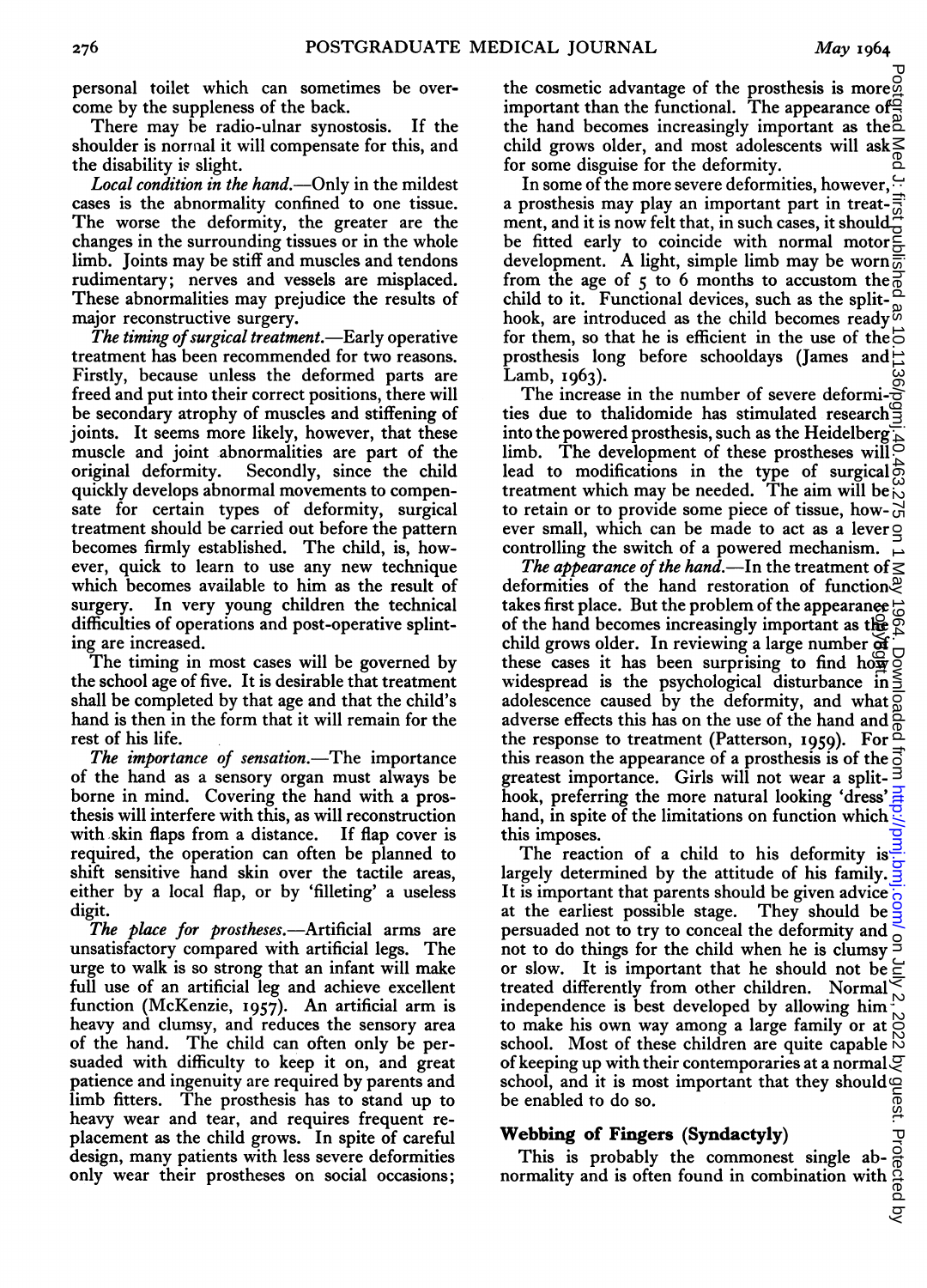Postgrad Med J: first published as 10.1136/pgmj.40.463.275 on 1 May 1964. Downloaded from http://pmj.bmj.com/ on July 2, 2022 by guest. Protected by<br>copyright. Postgrad Med J: first published as 10.1136/pgmj.40.463.275 on 1 May 1964. Downloaded from http://pmj.bmj.bmj.com/ on July 2, 2022 by guest. Protected by

other malformations of the hand. It is important to separate cases of webbed fingers into two groups: (a) in which the digits are otherwise normal;  $(b)$  in which there are skeletal abnormalities.

(a) With normal digits.-This is often bilateral and familial, and the toes may also be affected. The middle and ring fingers are most commonly involved. In all cases a true web is rare. Usually the fingers are bound closely together by skin which may extend to the tips of the fingers. The principle of treatment is to make a skin-lined cleft which will not contract as the child grows. Operation is carried out when the child is about 4 years old. Occasionally a long finger may be distorted by being joined to a shorter finger, e.g. webbing between ring and little fingers; these should be separated earlier to prevent deformity of the longer finger.

When the fingers are separated there is <sup>a</sup> skin defect on the sides of the fingers which can rarely be made good by any form of local flap. A graft is required to prevent contracture. If the graft is laid into the defect in one piece the continuous marginal scar may contract. A small flap of skin at the base of the cleft should therefore be used to break the line of this scar.

 $(b)$  With abnormal digits.—Here the prognosis for function may depend more upon the skeletal abnormality than upon the webbing. The small webbed hand, which is the commonest type in this group, is usually unilateral and is not inherited. The toes are unaffected. Associated deformities are common, and the whole upper limb is usually smaller than the other side. The bones are smaller than the other side. malformed and there may be symphalangism with absence of interphalangeal joints. Each case should be assessed individually, and operation delayed until clinical and radiological evidence show that an individual digit is likely to be stable after separation. In many cases the separation of abnormal fingers is requested for cosmetic reasons. Division of the webs may not make the fingers any more useful, but the hand looks better, and it is possible to wear a glove and a wedding ring.

# Abnormalities of Position

(a) Flexion contracture.—The normal infant holds his fingers and thumb flexed into the palm for the first few weeks of life. For this reason deformities such as flexion contracture and trigger thumb may not be noticed until some time after birth. In its simplest form the flexion contracture is seen as the 'congenital contracture of the little finger,' which is often bilateral and familial. There is contracture of all tissues, including the capsule, on the front of the proximal interphalangeal joint. All fingers may be involved in a similar process,

and in the severest cases they are deviated to the ulnar side.

Trigger thumb is readily cured by incising the flexor sheath opposite the metacarpo-phalangeal joint as soon as the condition is recognized. The milder contractures of the fingers will be improved by passive stretching started at an early stage, accompanied by night splinting. Congenital contracture of the little finger is difficult to deal with. Release of the soft tissues has little effect, and it may be better to wait, until growth has ceased, before carrying out osteotomy of the proximal phalanx.

 $(b)$  Lateral displacement.--Minor displacements of one finger (clinodactyly) rarely cause interference with function.

Deviation at the wrist is commoner to the radial than to the ulnar side. The radial club hand is usually associated with absence of the radius, although deviation of the hand may occur when<br>the radius is intact. The condition may be The condition may be bilateral, and associated abnormalities are common; the hand and arm are small and the shouldergirdle is underdeveloped. The fingers may be thin and stiff, and the thumb and first metacarpal absent. One of the main disabilities is lack of power in the fingers. The greater the deviation at the wrist the more relaxed are the forearm muscles, and the less effective are the fingers in strength and range of movement. However, even when the thumb is missing the stiff fingers give an adequate grip for normal activities. The most powerful movement which these patients possess takes advantage of the fixed radial deviation of the hand. The limb is used as a hook. Straightening the wrist removes this powerful action.

The widespread changes in the limb make<br>treatment difficult. Prolonged splinting from Prolonged splinting from early life improves the position but adds little to the function. When the child starts to use the limb actively, the splint may become an encumbrance. In 1957 Entin and Petrie described their principles of treatment: splinting should be started early with light splints which interfere as little as possible with the use of the hand. If the hand cannot be straightened, the soft tissues on the radial side are lengthened. At the age of eight an autogenous graft of the proximal half of the fibula is wedged into the ulna to form a buttress for the carpus. Arthrodesis of the wrist is postponed until the hand is fully grown. (See also Pulvertaft and Reid, 1963.)

## Absence of Parts

On the radial side of the hand the thumb may be unstable due to absence of the first metacarpal. The phalanges may be rudimentary and connected to the hand by a pedicle of varying thickness. In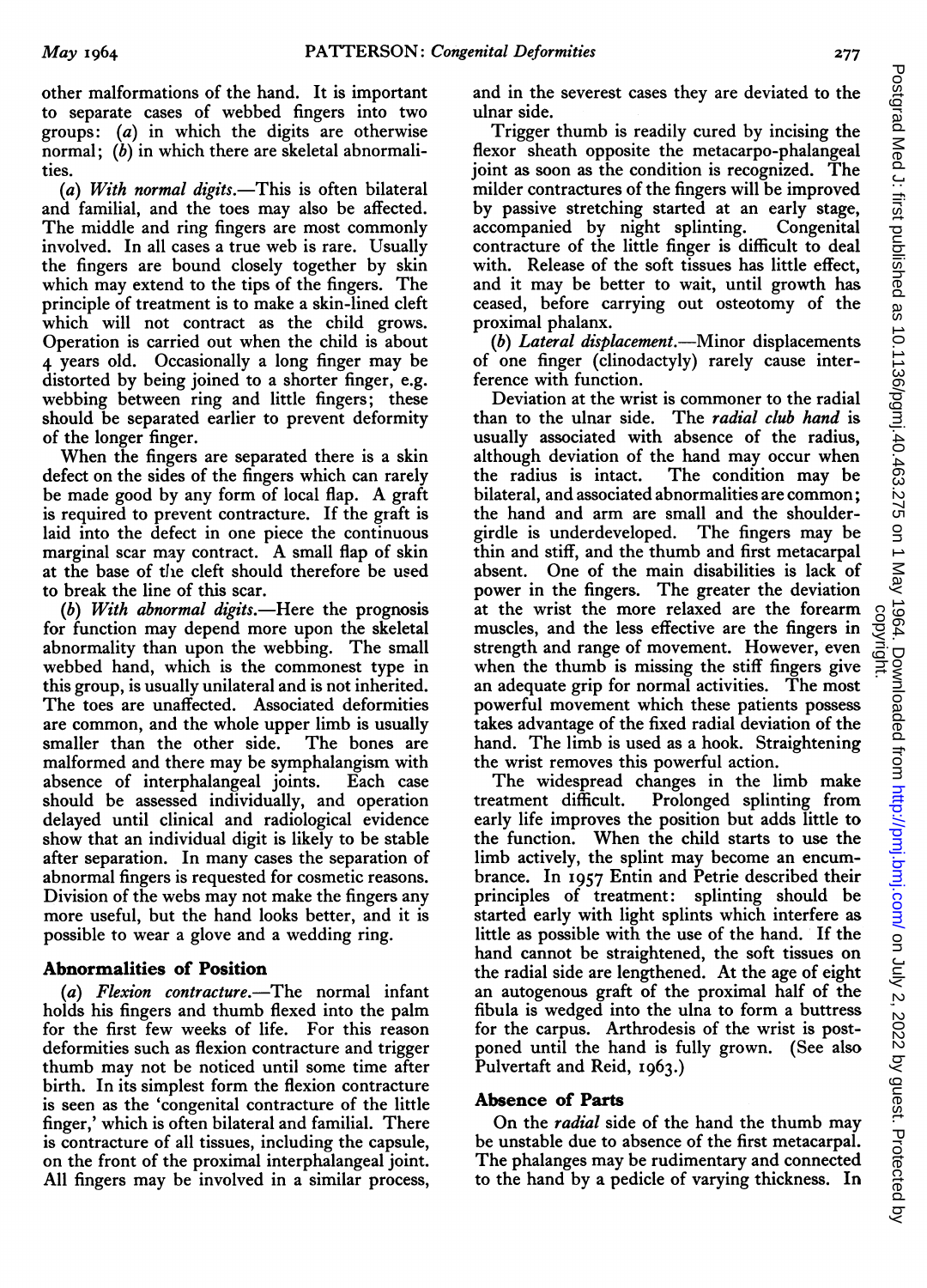stabilizing such <sup>a</sup> thumb, the best that can be provided is a rigid post placed in a position to allow contact with the index finger. Even so, <sup>a</sup> child who has learnt an efficient 'pinch-grip' between the tips of the index and middle fingers,<br>will not readily give this up to use a rigid post which may prove to be an encumbrance.

The thumb and first metacarpal may be completely absent. Abnormalities of the carpus on the radial side and absence of the radius and radial club-hand may be associated. The child with four normal fingers develops <sup>a</sup> very efficient grip between the tips of the index and middle fingers. If the thumb is absent on one side, pollicization of the index does not give a worth-while improvement in function. It is also important to remember that the four-finger hand looks natural; the absence of the thumb is not immediately apparent to a casual glance. In bilateral absence of the thumb, pollicization of the index may be carried out on one side. Bilateral absence of the thumb is, however, often associated with serious deformities of the rest of the limb, and the fingers may be stiff and unsuitable for transposition.

Digits may be absent on the *ulnar* side of the hand. This has little effect on function.

In the centre of the hand are the 'lobster-claw' deformities. Classically the central ray is missing, but it is commoner to find the central three rays deformed and the fingers reduced to blobs of soft The central rudimentary digits are nearly always useless. X-rays will show whether it is possible to increase the span and allow larger objects to be grasped by deepening the cleft.

When the deformity is more severe, the radial and ulnar digits may also be rudimentary. If the digits are mobile, opposition may be possible after lengthening one of the digits. When there is no possibility of reconstructing an opposition mechanism, wedges of wood or cork may be made of such <sup>a</sup> size that they can be held in the rudimentary cleft; into these can be fixed tools, and knives and forks.

With more severe failures of development, excellent function may still be achieved. With one opposing digit on each hand, the child can keep up with his fellows at school and, in adult life, earn his living by work involving manual skill.<br>These patients are successful because the digit which they possess is capable of opposing to the<br>rest of the hand. With increasingly severe With increasingly severe deformities there comes an abrupt change. With one opposable digit function may be nearly normal; if the digit is stiff, or flail, or cannot be made to oppose to any other part, function is grossly diminished. Occasionally a single short digit, for which it is not possible to build an

opposition post can be incorporated in, and made to work against, a prosthesis, or even to activate part of it.

Absence of all digits is comparatively commo $\mathbb{\mathbb{R}}$ and is generally unilateral. With one normal handthese children, who are characteristically highly intelligent, discover ways of carrying out most daily tasks. Their one complaint is that they have to have food cut up for them; this is a source of embarrassment at school. With the standard embarrassment at school. 'dress' hand, which is worn as a disguise for the deformity, the child can achieve a very satisfactor $\frac{1}{6}$ grip for a knife or fork by wedging the implements<br>between the artificial fingers.

With more severe deformities the hand ma $\vec{x}$ articulate directly with the shoulder-girdle (phoco5) melus), or there may be complete absence of the<br>limb. In these severe deformities the feet and In these severe deformities the feet and mouth become increasingly important. Childrenwith absence of the upper limbs, who have learnt to use their feet, will not persist with attempts  $t\overline{\mathcal{D}}$ . wear clumsy prostheses, but they may do so with the newer powered appliances.  $\overline{a}$ 

## Ring-Constrictions

In this group are a number of varied conditions which make up the ring-constriction syndrome.<br>(Patterson, 1961). These cases are frequently These cases are frequently associated with amniotic bands and it has been suggested that a band is the cause of the deformit ties. Streeter (1930) showed that it is more likely that both the deformities and the amniotic bands are the result of the same developmental failures A simple ring-constriction is probably a failure  $\sigma_{\overline{B}}$ development which affects primarily the subcutaneous tissue. As the ring becomes deeper, bone may be exposed, and other structures such as blood vessels are also affected. This is respondent sible for changes in distal parts such as lymph oedema. Digits may be webbed together but the web is always incomplete proximally. In the web is always incomplete proximally. most severe cases the distal parts are amputated. the bone protruding from the subcutaneous tissues like a guillotine amputation. copyright.on All you are the train on Med Jing 2, 2022 by guest. Protected by http://pmj.com/ Postgrad Med Jing 2, 2022 on 1 May 1964. Downloaded from the ted we style where the ted we style where the ted we style where t

The shallower rings are treated for appearance only; they tend to become less obvious as the child grows. Double transposition flaps (Z-plasty $\overline{\mathcal{F}}$ are used to break the line of the circular scary this sometimes improves the  $\alpha$ dema of the distal-<br>part. part.

## Excess Tissue

In this group there may be excessive number of parts or excessive size.

Polydactyly.—Some form of duplication of as digit is very common, ranging from <sup>a</sup> minute tag to a fully formed digit or digits. The extra digit

्र